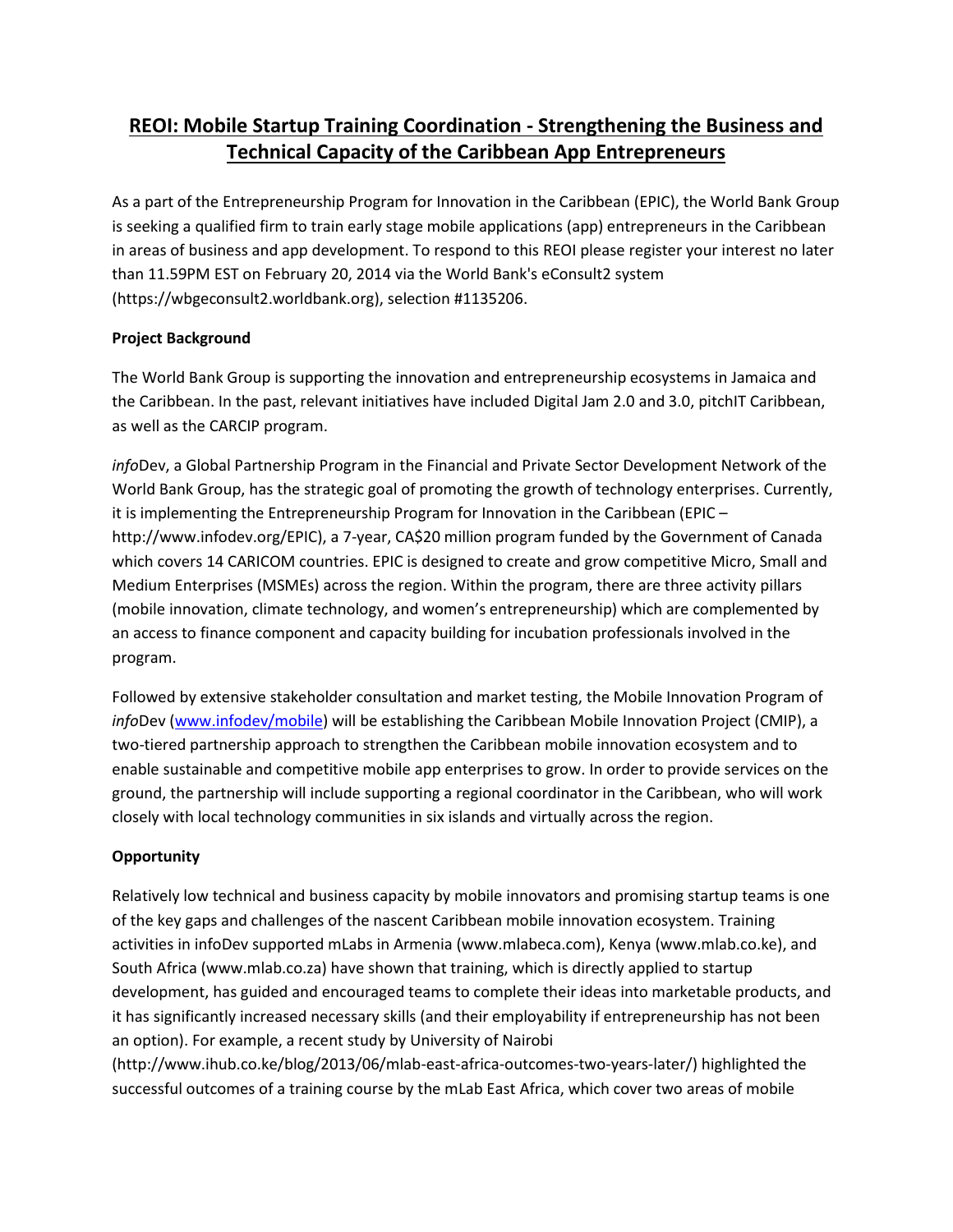development: business training focused on establishing and building a startup (i.e. monetization strategies, business modeling, and customer relations) and technical training focused on developing mobile apps (i.e. USSD, J2me, and HTML5).

The CMIP will be launching regional startup activities with local partners throughout the Caribbean in spring 2014. Followed by the promising examples with existing mLabs, the activities will include a mobile app startup training course, which will be initially provided to cultivate the top app entrepreneurial talent in Jamaica (to be identified through the Digital Jam 3.0 challenge), and then replicated throughout the region. infoDev has contracted an organization ("Content Provider") to prepare a training curriculum for the Caribbean context (for more information see http://www.infodev.org/infodev-files/20131210 tor - mobile\_startup\_training\_course\_-\_web.pdf), which will include the necessary Train-of-Trainers materials that will facilitate an efficient knowledge transfer to a Caribbean training provider.

#### **Project Objectives, Methodology, and Scope of Work**

The objective for the Firm to be selected is to pilot the content of the training course and provide training to 40-50 developers and entrepreneurs representing Jamaican and Caribbean mobile innovation ecosystem.

The goal of the training course is to support mobile apps entrepreneurs to move their idea from "mindto-market." It is intended that the training course will be a part-time course over three to four months on nights and weekends in order for entrepreneurs who are currently working to attend. There will be pre-requisites for individuals to enter the training program. Since the technical training is highly specialized, individuals will need a basic background in software development / computer programming.

The curriculum, developed separately and provided to the Firm, will focus in two areas of mobile development, business and technical. The Firm will be trained by the Content Provider (through a virtual train the trainer arrangement) in order to facilitate the necessary knowledge transfer and to build the necessary training capacity.

Most of the training participants will be Jamaican, and a suitable training facilitation should be organized in Kingston. However, some participants are located outside of Kingston, including other CARICOM member states, which would need to be catered through applicable virtual channels. The

During the project, participating mobile application enterprises as well as the Firm are expected to significantly increase their skills and capacity related to key mobile app development aspects. Feedback during the project implementation will need to be systematically collected and analyzed.

After the actual training pilot, at the end of the project, the Firm is required to support the Content Provider with the refinement of the curriculum.

All responsibilities will be overseen by the World Bank Group, including external communications and PR, as well as monitoring and evaluation activities.

The estimated amount of work for the Firm is **55 days**.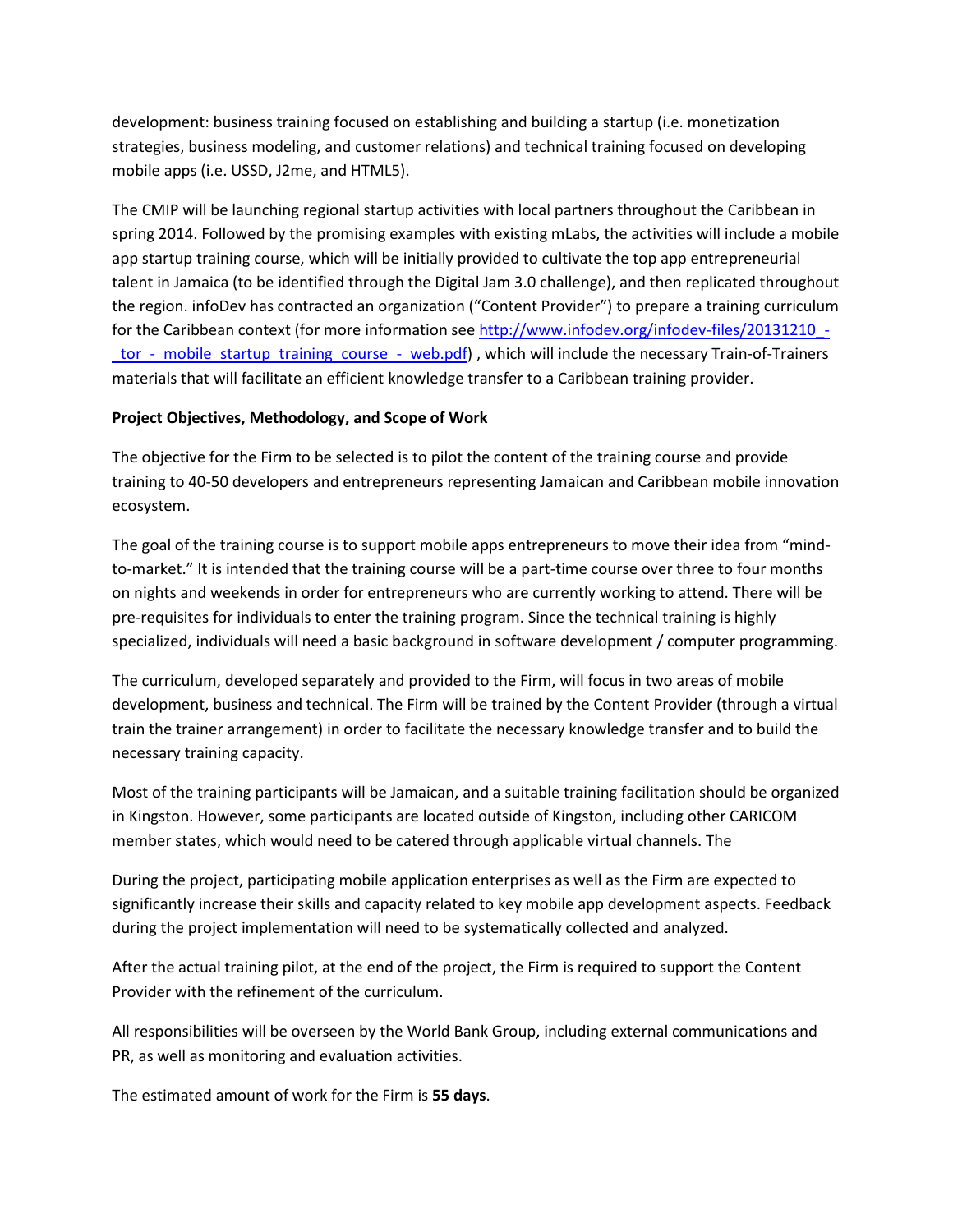#### **Deliverables**

The training is expected to include the following parts:

### *Part 1: Project Preparations*

Preparation of a detailed project plan with the Content Creator to when and how the training will be delivered

The responsibilities of the Firm will include in particular (but not limited to):

- Inception report for the whole project
- Detailed plan of the training sessions over the course of 3-4 months
	- $\circ$  Including the structure of each section (business, technical, investment readiness)
	- o Timing (nights, weekends, etc)
	- o Location(s)
	- o Virtual delivery channel to cater participants outside of Kingston
- Training logistics
	- o Secure a location(s) for the training to occur
	- $\circ$  Contract any other necessary organizations and/or individuals to support in the delivery of the training
- Train-the-Trainer participation
	- o Work closely with the Content Provider and participate the necessary Train-the-Trainer sessions
- Participant Coordination
	- o Efficient communication to the training participants
	- o Necessary training administration, including registrations
	- $\circ$  Necessary monitoring and evaluation activities, including baseline skills surveys

#### *Part 2: Training Activities*

#### Delivery of the training

The responsibilities of the Firm will include in particular (but not limited to):

 Delivering the training curriculum to 40-50 individuals sourced through the Digital Jam 3.0 competition (a part-time course on nights and weekends)

#### *Part 3: Monitoring and Evaluation Activities*

By working closely with the Content Provider review the training and its outcomes in order to see areas which need to be updated and/or improved (including the training curriculum and the Train-the-Trainer material).

The responsibilities of the Firm will include in particular (but not limited to):